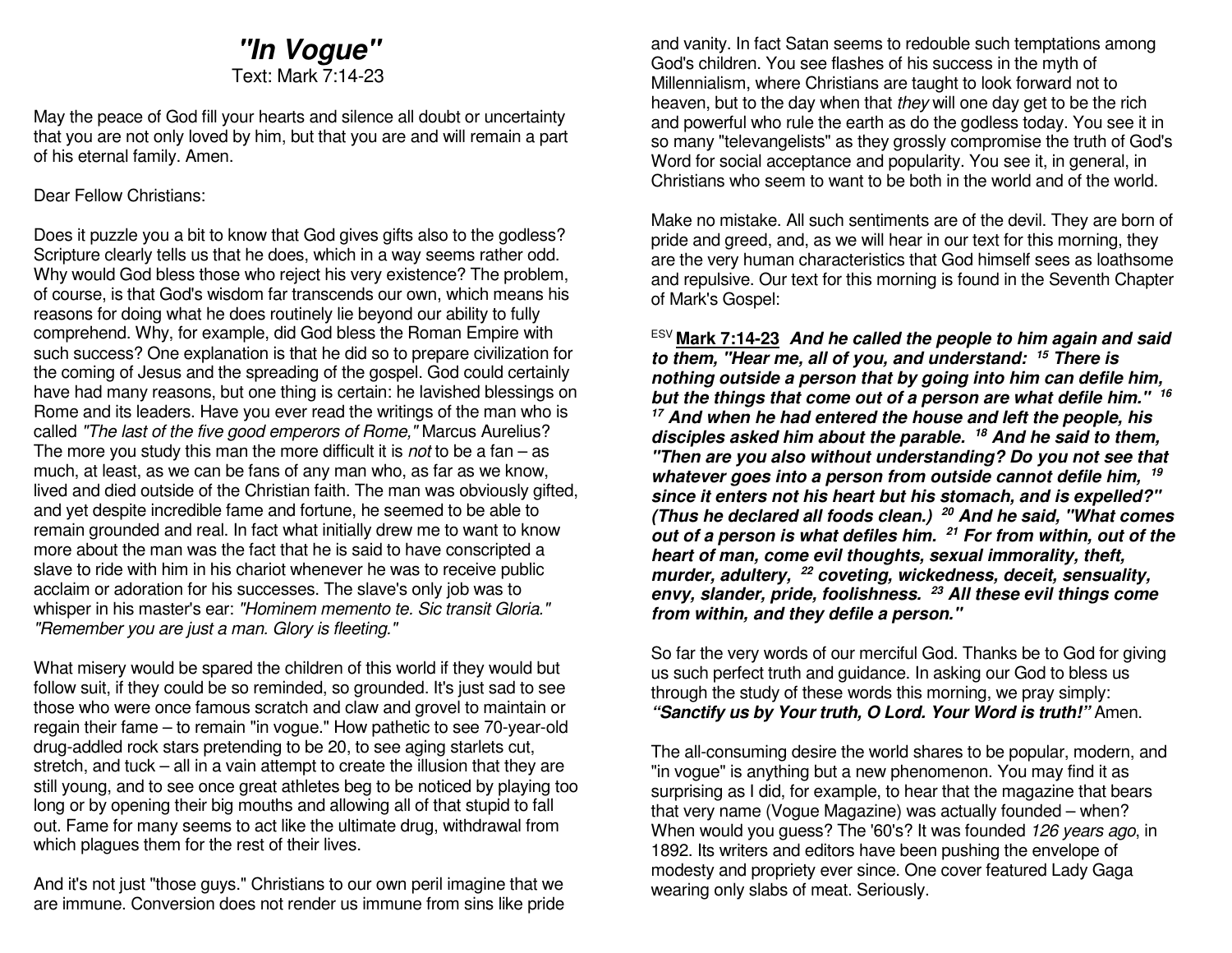While I have a hard time believing that that cover inspired any sane person to head off to work wrapped only in bacon, I will also readily admit that I don't get high fashion. I will further admit that I have never read through a single article in Vogue magazine. In fact the full extent of my experience with Vogue is occasionally seeing the cover in the magazine racks in the check-out lanes at Wal-Mart. I bring it to your attention for one simple reason: like virtually everything else the world produces today, lust apparently is the predominant selling feature, with the superficiality of high fashion a close second.

Again, I will readily admit that I don't get fashion – which, incidentally, I wear as something of a badge of honor. The point here is that my limited exposure to that particular magazine perfectly exemplifies not only today's "worldview" but the exact problem outlined in our text for this morning.

We live in a society that, perhaps more than at any other time in history, values form over substance – which explains why teachers, craftsmen, and engineers are paid so much less than what singers, athletes, and actors are paid. The first group actually produces something – they educate, build, plan and solve real-world problems. The second group is all about games, feelings, and make-believe. Oh we value someone who can build us a home or teach our kids, but we absolutely adore those who can entertain us or create joy by consistently winning. All of which is oddly puzzling, since we could easily live without those that we adore; not so with those who build and teach.

But that's not exactly where our text seems to takes us, is it? What then is the connection between "in vogue" and our text for this morning? Just this: in the struggle to be and remain "in vogue," the children of this world have demonstrated that they will eventually learn to justify the entire list of perversions that our Savior enumerated in our text for this morning. Read the list again, where Jesus tells us exactly what defiles a human being in God's sight, and it reads like a perfect description of the entertainment industry.

Is this current? Is this really a problem today? You tell me. Again the list from our text: *"evil thoughts, sexual immorality, theft, murder, adultery, 22 coveting, wickedness, deceit, sensuality, envy, slander, pride, foolishness."* Without the inner change that comes with conversion, man is enslaved by all of these things. Every single item in this list can be justified, rationalized, accepted by those who would do pretty much anything to preserve and perpetuate the glory, power, and adoration that they have tasted even once – that seductive drug that is human adoration.

Yet here's where this whole thing takes a turn into the surreal, for even while these folks are awash in *evil thoughts, sexual immorality, adultery, coveting, wickedness, deceit, sensuality, envy, slander, pride, and foolishness"* they will, at the same time, talk endlessly about their obsessions over, and firm rules concerning, what they put into their bodies. All of this takes us to that strange place where an immoral, adulterous, pro-abortion actress is celebrated in large part because she also happens to be an animal rights vegan.

Get the connection to our text? Jesus here makes it clear that the world has it exactly backwards. As the Jews of Jesus' day were awash in sin even while they justified themselves by eating only kosher foods, so the people of our day evidently believe that what goes into the body is far more important than what comes out of the heart. Form always trumps substance in the view of the godless.

Why do we even talk about such things? Why do we waste our time talking about the godless and what they do? Good question. We do not talk about unbelievers to make us feel better about ourselves – to make us feel better or righteous by comparison. We don't talk about them because we are so much better. We talk about them for two reasons really. First, because a part of each of us is just like them. There is no evil in the world that does not also lie crouched and waiting in our old Adam. The only difference between us and them is Christ in us. Day by day the child of God puts on the new man. Part of that process is beating into submission our old Adam or sinful flesh. Understand well that that sinful flesh never goes away, which means that the evil within is always there, always deadly, always eager to rend and tear. Know that you will need to mow that lawn every single day of our life on earth. The proof is obvious in that every we give that inner beast some slack on the leash, we prove that what is inside of us is no different than what is inside of them.

Christians are therefore certainly not immune to losing sight of the lesson taught to us in our text. We too are fully capable of forgetting that what comes out of our hearts is infinitely more important that what goes into our bodies. In fact what the world does always serves as sort of a marker buoy that warns us of what lies just beneath the surface in our own old Adam. Remember how he Pharisee in the temple said: *"I thank God that I am not like other men, for I fast twice each week…"* Just as Jesus said, the man was comforted by what did (or didn't, in this case) go into the stomach, regardless of what came out of his heart. The southern version of that same folly: "I drink no alcohol and I don't use tobacco in any form." The northern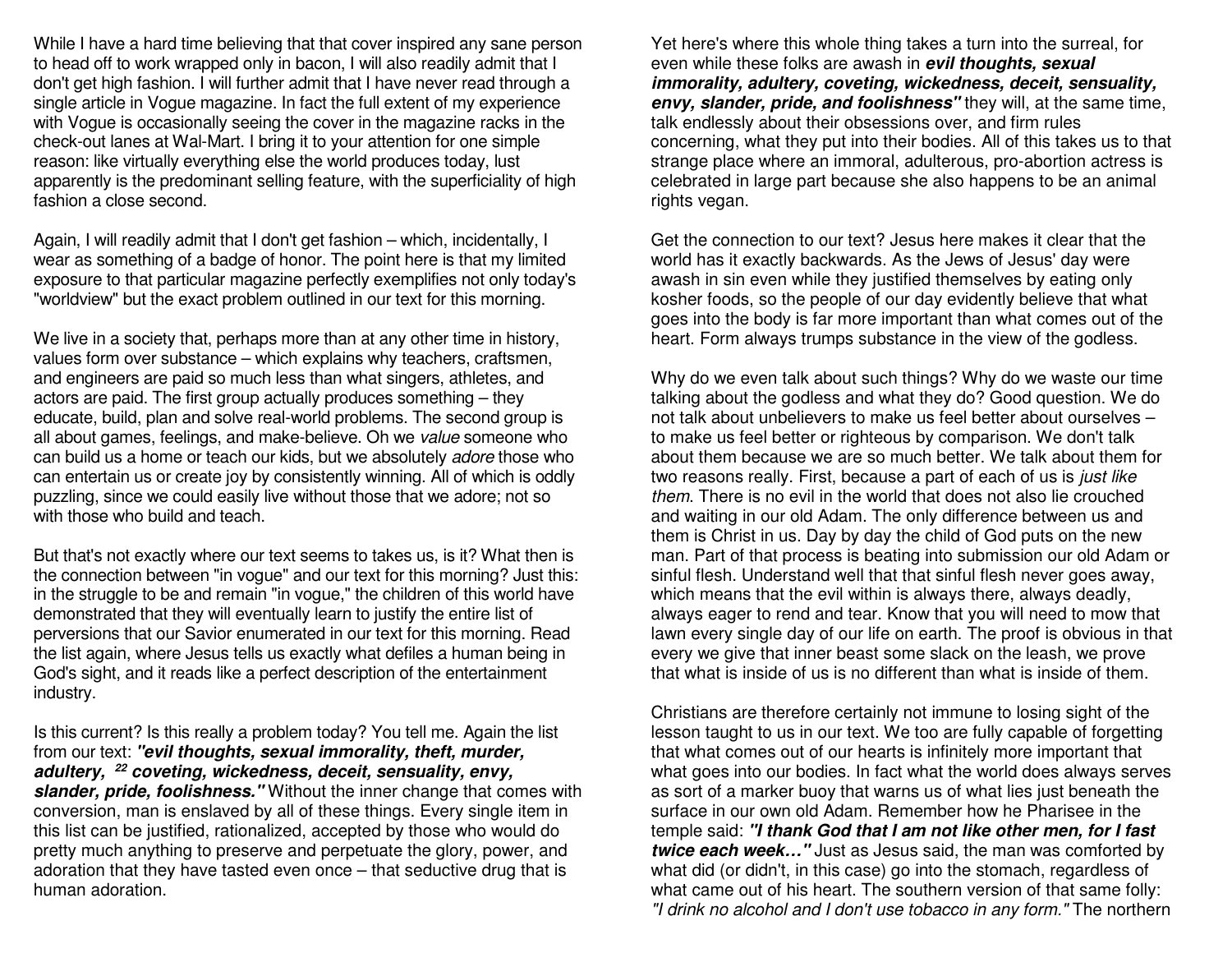version: "I have given up meat for Lent." The Middle Eastern version: "It is Ramadan, so I fast during daylight hours, and I never consume gum, alcohol, tobacco, or caffeine." The Jewish version: "I eat nothing that has not been blessed by a rabbi and is therefore kosher." The New Age version: "My body is a temple of Gaia, therefore I consume nothing but what comes naturally from Mother Earth." It's all the same, and it's all a perfect example of the problem Jesus identified in our text. What is "in style" or "in vogue" in God's sight is never trendy; it is never fashionable or appealing in the sight of the godless. "In vogue" in God's eyes is when his children obey his will and honor him in all they say and do.

Yet why even talk about sin when we know that the payment for every single sin was paid by Jesus? Let me ask you this: Have you ever tried to straighten something that got bent? What do you do? Everyone who had tried this knows that you need to bend it past straight, knowing that it will spring back a little bit. Maybe a lot. Do you think the devil doesn't know this? He wants sin in our lives because he knows that sin is the one thing that can corrode or destroy the saving faith by which we are saved. He therefore uses a myriad of forces or entities in the world to bend Christians well past their point of comfort – knowing that we will naturally resist and snap back. Yet what we find is that the more he bends (the greater the perversion we see all around us) the less we are inclined to snap back to God's standard of straight.

Don't allow Jesus' words here to remain superficial, as though Jesus is just advocating behavior modification. Don't fail to recognize the real, underlying point that Jesus is making, which is that sinners require a savior. Faith alone saves, and faith is degraded and eventually fails when it is allowed to remain in contact with sin. Ask yourself this: "Even knowing now as you do that it is what flows from the heart that defiles rather than what goes into the stomach, even now are you able to stem the flow of what comes from your heart? Even with this new information can you now make yourself clean and pure in God's sight? Obviously not. In fact all we do now is sin with greater knowledge that what we are doing is sinful in God's sight.

That's why we need Jesus; that's why we need our Savior. We can be warned, but we can't do what needs to be done. We never could and never will be able to be anything close to perfect. Thank God that that's not how anyone is saved. We are saved by the goodness of Jesus Christ. We were rescued by God's Son, who paid for the sum total of all my failures and perversion on the cross of Calvary. I am forgiven in God's sight because of what his Son did.

That's the greater point Jesus is making in our text. It is the central truth of all of Scripture and it represents the only path to heaven: believe on the Lord Jesus Christ, trusting that he paid for your sins by his perfect life and innocent death, and you too are a fully forgiven heir of eternal life.

Could such news ever be out of vogue? Though trends and superficiality come and go, God preserve us in this one true faith which is and always will be the only path to life. Amen.

## **Scripture Readings**

ESV **Isaiah 29:11-19** And the vision of all this has become to you like the words of a book that is sealed. When men give it to one who can read, saying, "Read this," he says, "I cannot, for it is sealed." <sup>12</sup> And when they give the book to one who cannot read, saying, "Read this," he says, "I cannot read." <sup>13</sup> And the Lord said: "Because this people draw near with their mouth and honor me with their lips, while their hearts are far from me, and their fear of me is a commandment taught by men, 14 therefore, behold, I will again do wonderful things with this people, with wonder upon wonder; and the wisdom of their wise men shall perish, and the discernment of their discerning men shall be hidden." 15 Ah, you who hide deep from the LORD your counsel, whose deeds are in the dark, and who say, "Who sees us? Who knows us?" <sup>16</sup> You turn things upside down! Shall the potter be regarded as the clay, that the thing made should say of its maker, "He did not make me"; or the thing formed say of him who formed it, "He has no understanding"?<sup>17</sup> Is it not yet a very little while until Lebanon shall be turned into a fruitful field, and the fruitful field shall be regarded as a forest? <sup>18</sup> In that day the deaf shall hear the words of a book, and out of their gloom and darkness the eyes of the blind shall see. <sup>19</sup> The meek shall obtain fresh joy in the LORD, and the poor among mankind shall exult in the Holy One of Israel.

ESV **Ephesians 5:22-32** Wives, submit to your own husbands, as to the Lord.  $23$  For the husband is the head of the wife even as Christ is the head of the church, his body, and is himself its Savior. <sup>24</sup> Now as the church submits to Christ, so also wives should submit in everything to their husbands. <sup>25</sup> Husbands, love your wives, as Christ loved the church and gave himself up for her, <sup>26</sup> that he might sanctify her, having cleansed her by the washing of water with the word, <sup>27</sup> so that he might present the church to himself in splendor, without spot or wrinkle or any such thing, that she might be holy and without blemish. <sup>28</sup> In the same way husbands should love their wives as their own bodies. He who loves his wife loves himself. <sup>29</sup> For no one ever hated his own flesh, but nourishes and cherishes it, just as Christ does the church, <sup>30</sup> because we are members of his body. <sup>31</sup> "Therefore a man shall leave his father and mother and hold fast to his wife, and the two shall become one flesh." 32 This mystery is profound, and I am saying that it refers to Christ and the church.